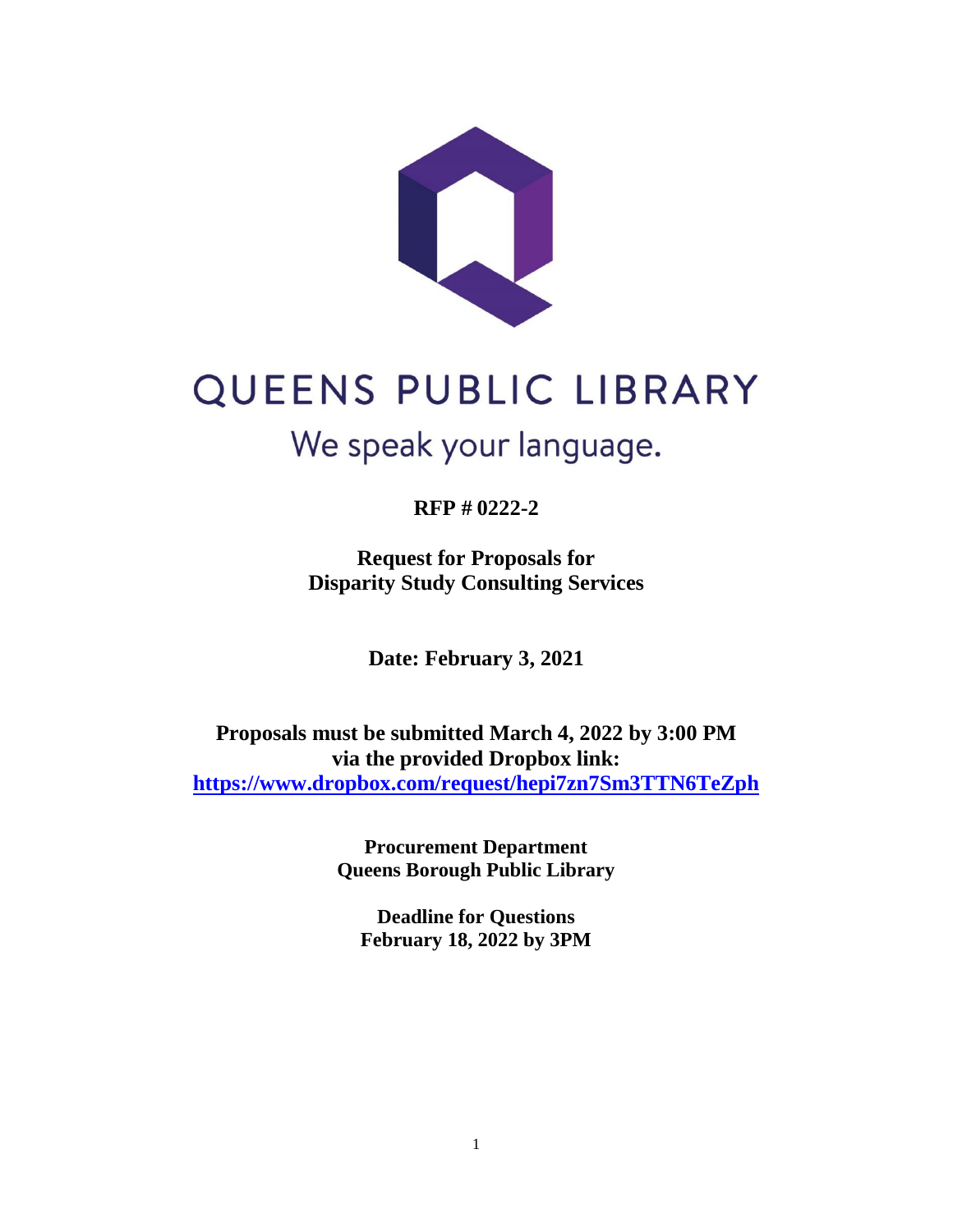# **TABLE OF CONTENTS**

The following documents are incorporated into this RFP-Attachment 1- Forms Attachment 2- Queens Borough Public Library General Terms and Conditions Attachment 3- Local Law 34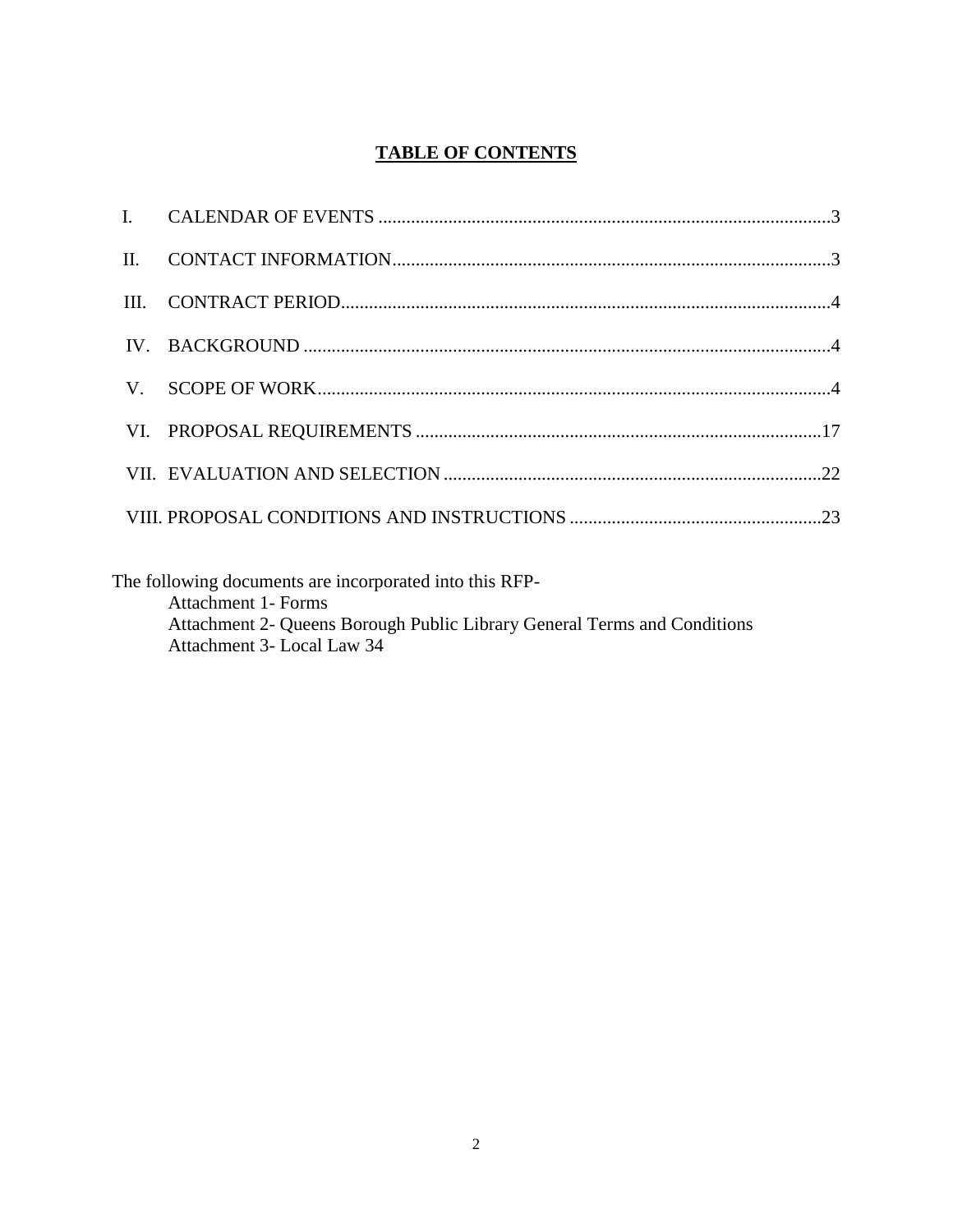The Queens Borough Public Library (the "Library"), hereby solicits proposals from experienced, qualified firms (hereinafter referred to as "Proposers") in response to this Request for Proposals ("RFP") to enter into a contract for disparity study consulting services as further described throughout this RFP.

## **I. CALENDAR OF EVENTS**

| <b>Issuance of RFP</b>                      | February 3, 2022                      |
|---------------------------------------------|---------------------------------------|
| Deadline for Questions                      | February 18, 2022                     |
| <b>Proposal Due Date</b>                    | <b>March 4, 2022</b>                  |
| Interviews, if performed                    | To be determined                      |
| Award/ and Notification<br>to all Proposers | At the conclusion of the RFP process. |

# **II. CONTACT INFORMATION**

The Library's designated contacts for this RFP, as of the date hereof, are Cristina Polychronopoulos, Procurement Coordinator, Xavier Cerda, Assistant Director of Procurement and William Funk, Vice President of Procurement. Questions regarding this RFP should be sent to: [RFPcontact@queenslibrary.org](mailto:RFPcontact@queenslibrary.org) on or before **February 18, 2022.** Responses to any questions received will be posted on the Library's web site at [https://www.queenslibrary.org/about](https://www.queenslibrary.org/about-us/procurement-opportunities)[us/procurement-opportunities](https://www.queenslibrary.org/about-us/procurement-opportunities) as they are received. No other communication of questions and answers will be made.

Proposals are to be uploaded to DropBox using this link: <https://www.dropbox.com/request/hepi7zn7Sm3TTN6TeZph>

The Library will not provide reimbursement for any costs or expenses incurred in connection with this RFP, including the costs of preparing and submitting a response, providing any additional information or attending an interview. All material that is submitted in response to this RFP will become the sole property of the Library. The Library expressly reserves the right to utilize any and all ideas submitted in the proposals received unless covered by legal patent or proprietary rights, any of which **must** be clearly indicated in the proposal submitted in response to the RFP.

Interviews of the top-qualifying Proposers may be conducted at the Library's discretion on a specific day or days to be disclosed later in the RFP process. All top-qualifying Proposers will be notified of the exact interview date(s) in advance.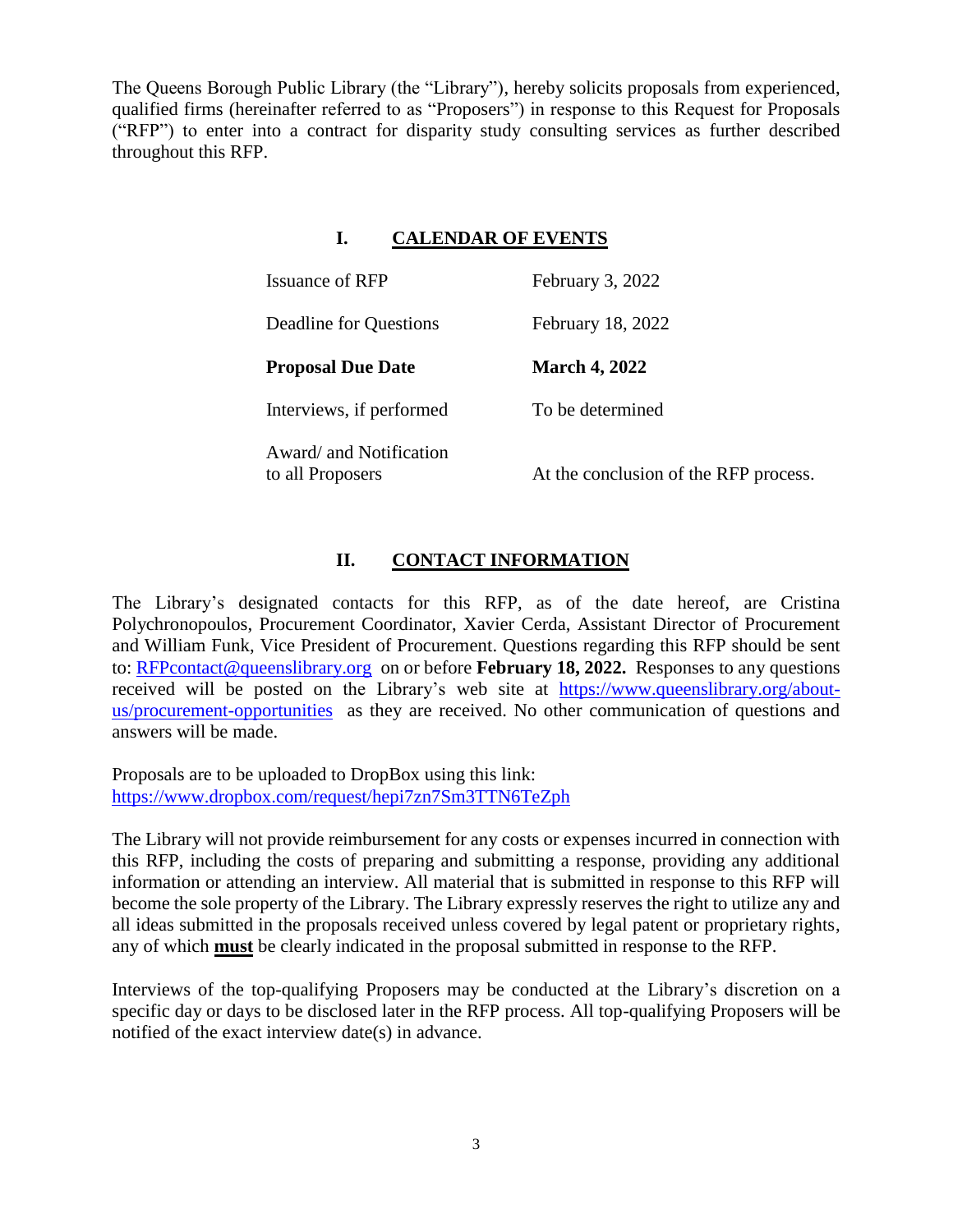#### **III. CONTRACT PERIOD**

The Library anticipates that the term of the awarded contract will be for (6) six months with (1) one (6) month option to renew at the Library's discretion. The Library may terminate the contract at any time, in its sole discretion, upon written notice. The anticipated start as the result of an award from this RFP is second quarter, 2022. The Library may adjust this start date for logistical, coordination, and other reasons.

#### **IV. BACKGROUND**

The Library is an independent not-for-profit corporation. It is one of the largest and most innovative libraries in the world and one of the three New York City library systems. The Library consists of a Central Library and other facilities located throughout the County of Queens in the State of New York. For a complete listing of current facilities, please visit the Library's webpage: <https://www.queenslibrary.org/about-us/locations/?view=all>

The Library serves 2.4 million Queens residents, with an extensive collection of books, reference materials, periodicals, government documents, video and audiocassettes, records, compact discs, DVDs, and photographs and maps. The Library has a computerized integrated circulation and catalog system, state-of-the-art computer equipment in all community libraries, and the ability to provide information through free Internet access and facsimile machines to the public. The Library offers a wide variety of reading, writing, and literacy programs, and functions as an integral part of the Queens community.

The Library has been a center of learning and community for the residents of Queens for 125 years. The Library serves the most diverse county in the nation where 47.8% of its 2.4 million residents are foreign born and an estimated 180 languages are spoken. QPL consists of 66 locations, including its Central and branch libraries, seven Adult Learning Centers, a Teen Library and a Tech Center in Queensbridge Houses, the largest public housing development in North America.

The Library's mission is to transform lives by cultivating personal and intellectual growth and by building strong communities. This is done through the library's broad range of programs and services for individuals of all ages and backgrounds, circulation of books and media in multiple languages, skills training and cultural programs.

#### **About the President's Council on Racial Equity**

The mission of the President's Council on Racial Equity ("PCRE") is to identify racial barriers in policy, procedure, practice, and history that may have a negative impact on Black employees and customers, and to identify solutions to create a more equitable workplace.

The PCRE is tasked with exploring, among other things, the Library's recruiting, hiring and promotion practices, culture, learning and growth opportunities, governance, programs and services, collections, outreach and marketing strategies, culminating in a plan for lasting change.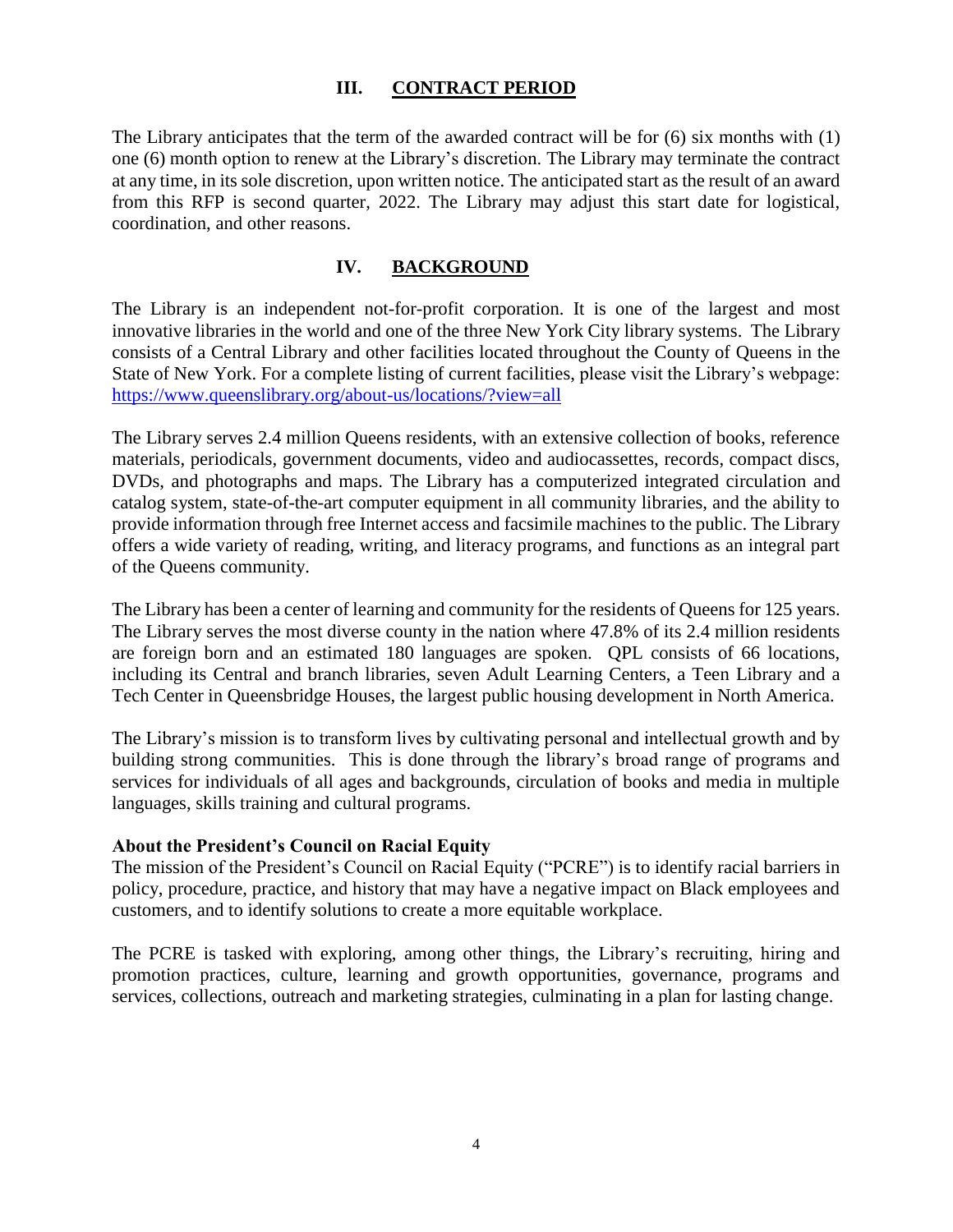# **V. SCOPE OF WORK**

The Library has awarded contracts to New York State and New York City certified Minority and Woman Owned Business Enterprises ("MWBE") and the Library has awarded contracts to New York State certified Services Disabled Veteran Owned Business ("SDVOB") firms.

The Library seeks to identify a Successful Proposer with expertise and qualifications in the field of disparity study consulting services to determine the share of contract dollars going to MWBE firms and SDVOB firms. The Library is located within the state of New York and the Borough of Queens, which is within the boundaries of the City of New York. The Successful Proposer should be familiar with:

- 1. The state disparity study [https://esd.ny.gov/sites/default/files/MWBE-](https://esd.ny.gov/sites/default/files/MWBE-DisparityStudyPresentation.pdf)[DisparityStudyPresentation.pdf](https://esd.ny.gov/sites/default/files/MWBE-DisparityStudyPresentation.pdf)
- 2. The City's disparity study [https://www1.nyc.gov/assets/mwbe/business/pdf/NYC-](https://www1.nyc.gov/assets/mwbe/business/pdf/NYC-Disparity-Study-Report-final-published-May-2018.pdf)[Disparity-Study-Report-final-published-May-2018.pdf](https://www1.nyc.gov/assets/mwbe/business/pdf/NYC-Disparity-Study-Report-final-published-May-2018.pdf).

The Successful Proposer is expected to be responsible for defining, researching, compiling, and analyzing all data required to conduct the MWBE/SDVOB disparity analysis. The Library will, to the extent possible, make records available to the Successful Proposer and will cooperate with the Successful Proposer in the retrieval of the records. The Library utilizes a Finance and Procurement SAP system. The Library anticipates providing the Successful Proposer with vendor and spend information, in Excel format, for each fiscal year for the last ten years in the following procurement categories:

- 1. Procurement department purchase orders.
- 2. Collections department purchase orders.
- 3. Programs department purchase orders.
- 4. Accounts Payable; purchases made without purchase orders.
- 5. Capital purchase orders issued through the City of New York's purchase order system.

The Successful Proposer shall conduct a statistical comparison of the Library's utilization of MWBEs and SDVOBs to the availability of MWBEs and SDVOBs in the relevant geographic marketplace and determine whether a disparity exists. The Successful Proposer is responsible for identifying an appropriate approach for such analysis and criteria for the disparity determination, and is expected to present its anticipated approach.

The Successful Proposer shall also make recommendations, if appropriate, as to how the Library could potentially increase the utilization of MWBEs and SDVOBs, and set future goals for the participation of MWBEs and SDVOBs in Library spending, in light of (i) the Proposer's quantitative findings; (ii) the size of the Library; (iii) the scope of the Library's procurements and needs in each of the five spending categories identified above; (iv) approaches taken by comparable institutions; and (v) other relevant factors.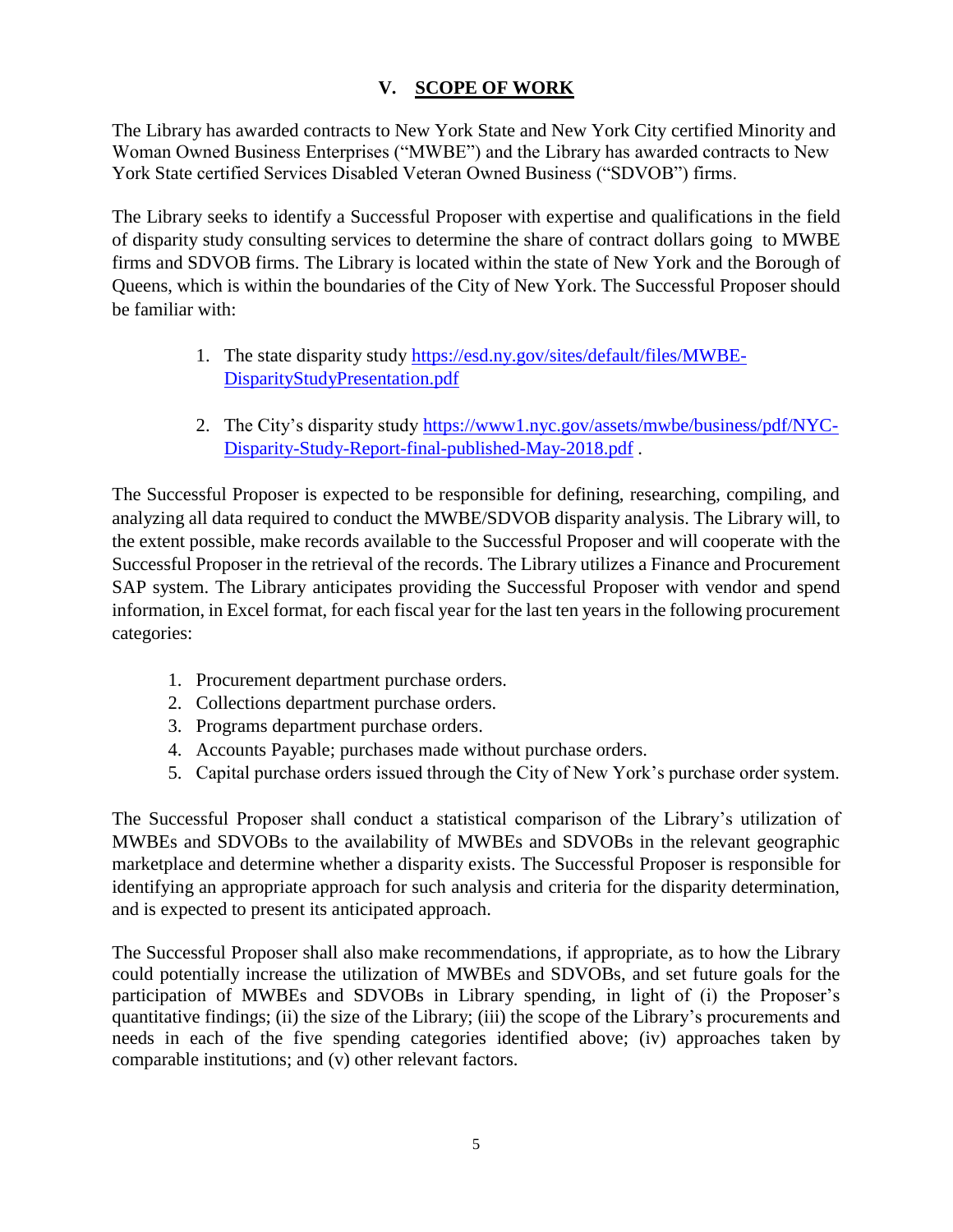The Successful Proposer is expected to propose a work plan organized by relevant categories or task areas (*e.g.*, data-related, analytics) and a schedule of deliverables for the MWBE and SDVOB disparity analysis.

All Proposers to provide its Detailed Scope of Work and Costs as per RFP section, VI. PROPOSAL REQUIREMENTS, B.

# VI. **PROPOSAL REQUIREMENTS**

The following is a list of the information that must be provided in the Proposal. A proposal that does not include all of the information requested below may be deemed non-responsive and subject to rejection. **Proposals should respond to all areas listed below, in the order listed.**

Proposers shall indicate in their proposals what information, if any, is proprietary and confidential. Proposers are hereby advised that the Library is subject to the New York State Freedom of Information Law ("FOIL"). Material marked "Confidential and Proprietary" will be treated as such to the extent consistent with the obligations under FOIL, other applicable law, regulation or legal process.

#### **A. Management and Qualifications**

In setting forth its qualifications, each firm shall provide the information requested below, as appropriate. Responses to this Section should be limited to thirty-two (32) single-sided pages in total (not including resumes), and shall be prepared on 8½ x 11-inch paper using at least 12-point type with standard margins no less than 1".

#### **Cover Letter (2-page limit)**

A cover letter, which shall be considered an integral part of the submission, shall be bound with the submission and signed by the individual authorized to bind the firm contractually. In signing the cover letter, the firm agrees to be bound by the terms of this solicitation and its submission hereunder for no less than one year. The cover letter shall contain a statement that the firm's work for the Library will not create any conflict of interest. If your firm believes that a conflict may arise, the nature of the conflict should be described – see question 14.

#### **A. General Information (30 page limit)**

- 1. Provide the Proposers legal name, address, tax ID number and state of incorporation for the contracting entity submitting the submission.
- 2. Provide copies of your two (2) most recent audited financial statements. If audited financial statements are not available, please explain why and identify how the Library can assess the financial condition of your firm.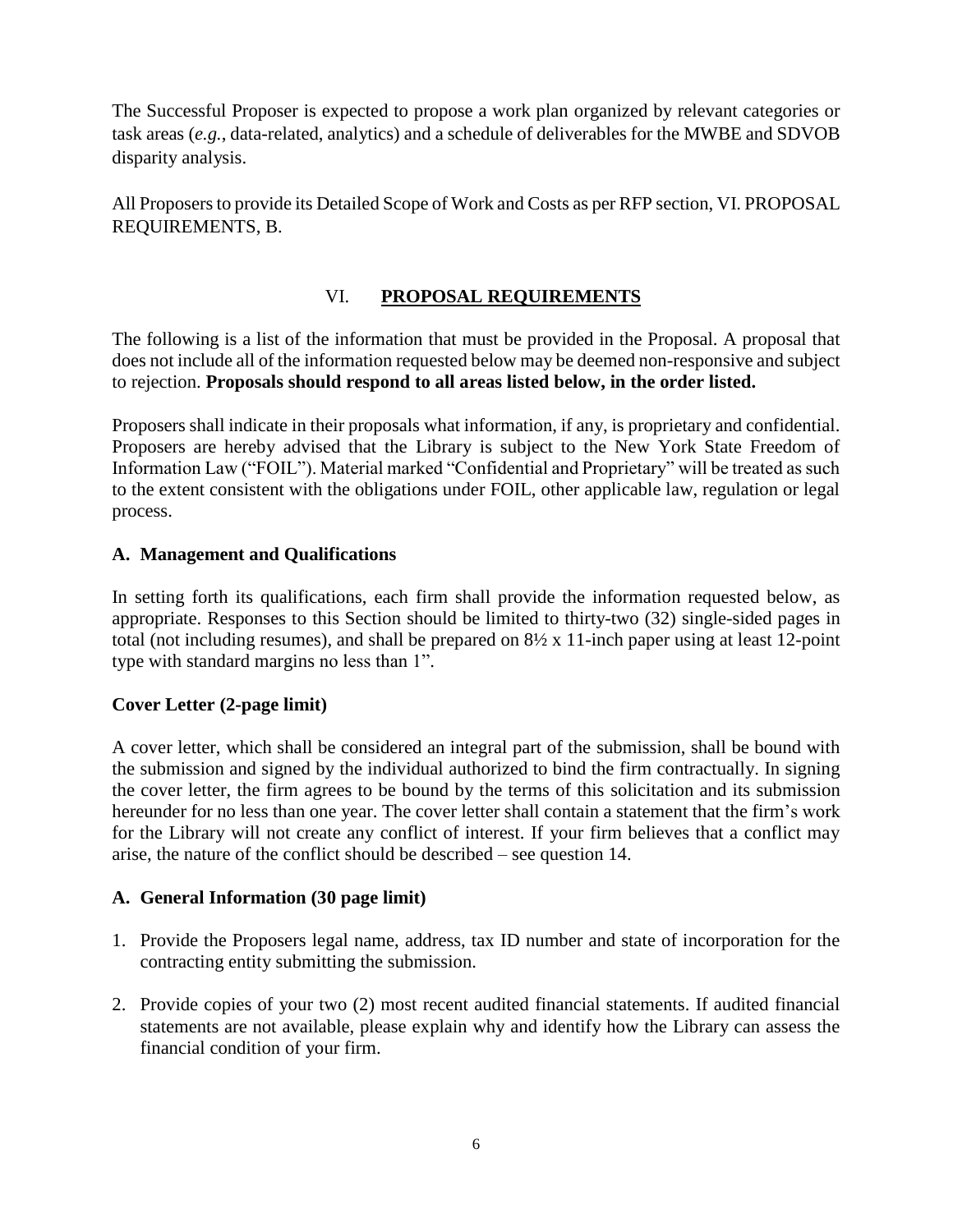- 3. Provide a brief history of the company and successful experience related to the services requested in this RFP. Include information regarding any similar past or current projects in which the Proposer is involved in, with specific references to work for public sector, not-forprofit corporations, library systems or other like-entities. Detail your firm's experience and understanding of the NYS and NYC disparity studies and how your firm can build upon this information to create a cost effective study for the Library.
- 4. Provide the name, title, address, telephone, fax number and e-mail address of the individual the Library should contact with respect to your submission.
- 5. For each key staff position, attach a resume and/or description of their qualifications. In addition, provide a statement certifying that the proposed key staff will be available for the duration of the project.
- 6. Describe how you would staff the engagement. To the maximum extent possible identify all of the individuals who will be involved in fulfilling the obligations and satisfying the Scope of Services under this RFP. When identifying those individuals, include the primary role and responsibilities of each, as well as the principal/senior officer who will serve as the Engagement Leader. Please provide resumes for these individuals including years of employment in your organization and total years of experience. Also, include the physical location at which each team member will work on tasks related to this RFP.
- 7. Describe your understanding of the Library.
- 8. Identify any additional services not covered in the Scope of Service sections that your firm believes may be of particular value to the Library. Please describe why you believe these services to be relevant.
- 9. Identify any services listed in the Scope of Services your firm is not able to perform and explain why you are not able to perform these services.
- 10. Provide a minimum of three (3) recent clients as references from clients of similar size to that of the Library and this Scope of Services (a "Reference Client"). Provide the Reference Client's name, contact person, title, address, and telephone number. Please provide details on the work performed for each Reference Client, including, the length of any contract, project costs, size of project, completion date and explanation of how the work performed is similar to the work required by the Library, as well as any other pertinent information relevant to representing your qualifications to perform the work.
- 11. Explain how you will safeguard and keep confidential the data and information provided by the Library to you.
- 12. Identify any sub-contractors that you plan to utilize as part of your proposed team. For each sub-contractor proposed please have them complete Form # 3, Vendor Responsibility Questionnaire.
- 13. Discuss any past or present civil or criminal legal investigations, litigation or regulatory action involving your firm or any of its employees and any proposed subcontractor that could affect your role or ability to serve as a consultant to the Library. If none, include a statement that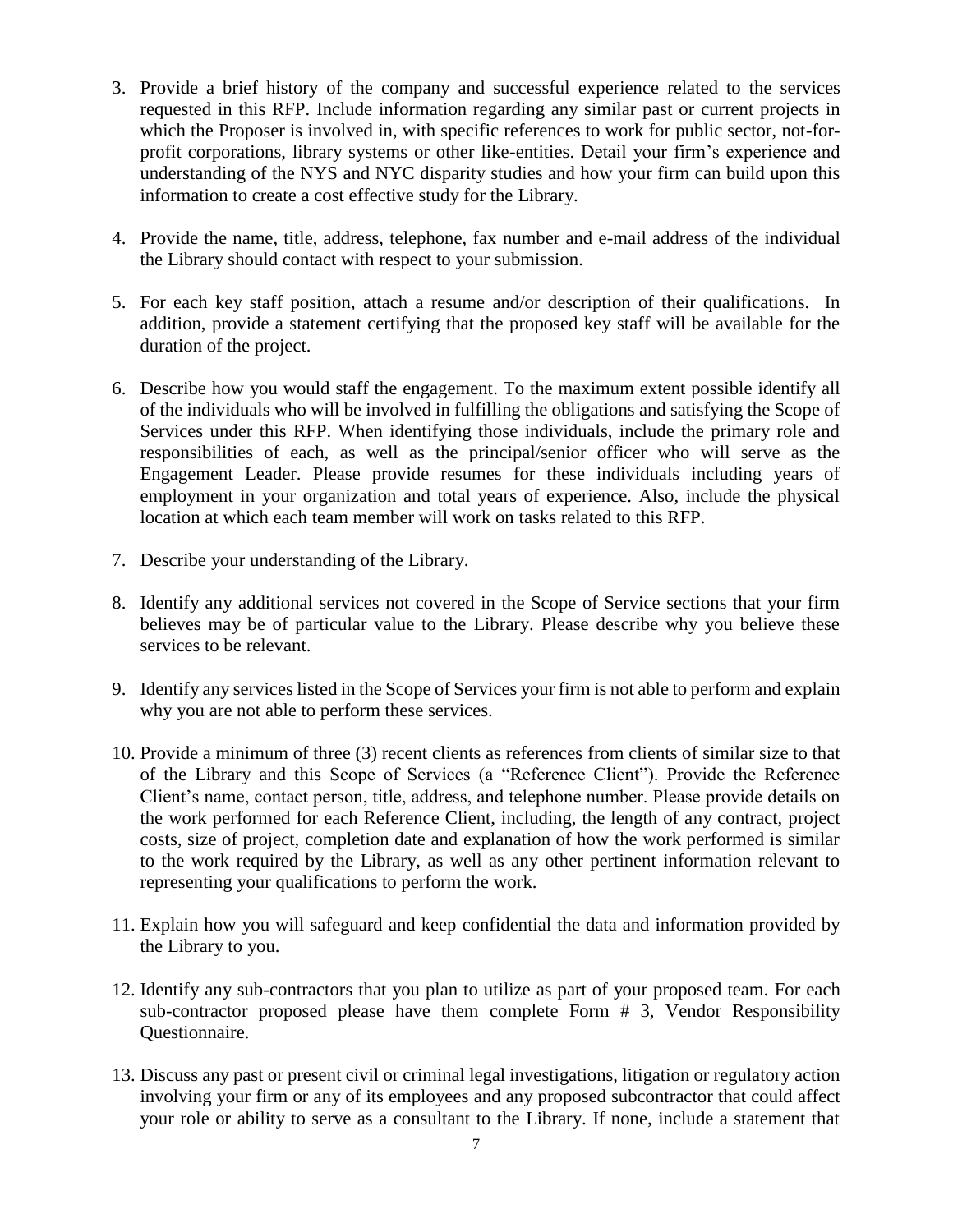there are no past or present civil or criminal legal investigations, or pertinent litigation and or regulatory actions that could impact your firm's ability to serve in the required capacity.

- 14. Identify the nature of any potential conflict of interest your firm or any proposed subcontractors might have in providing consulting services under this solicitation to the Library.
	- (a) Discuss fully any conflicts of interest, actual or potential, which might arise in connection with your firm's involvement with the Library. If your firm believes that a conflict of interest might arise, please describe how such conflict would be resolved.
	- (b) State whether your firm represents any party that is or may be adverse to the Library.

You must certify in writing that your representation of the Library will not create any conflict of interest involving that firm.

#### **B. Detailed Scope of Work and Costs (No page limit)**

Using the format provided below, Proposer to provide its Detailed Scope of Work and Cost proposal. NOTE: Failure to provide cost proposal as requested below will be grounds for determining a proposal to be non-responsive.

For each step of the Detailed Scope of Work, the Proposer to provide:

- 1. Step name.
- 2. Step detailed description.
- 3. Step description of deliverables.
- 4. And for each step and a summary of all steps provide:

| <b>Step Name:</b>                          |                                                      |                                            |                                                                               |
|--------------------------------------------|------------------------------------------------------|--------------------------------------------|-------------------------------------------------------------------------------|
| <b>Staff/Subcontractor</b><br><b>Title</b> | Staff/<br><b>Subcontractor</b><br><b>Hourly Rate</b> | <b>Estimated Number of</b><br><b>Hours</b> | <b>Extension (Hourly rate)</b><br>multiplied by estimated<br>number of hours) |
|                                            |                                                      |                                            |                                                                               |
|                                            |                                                      | <b>Estimated Step Costs:</b>               |                                                                               |

| <b>Summary of Steps</b>                 |                                  |                             |
|-----------------------------------------|----------------------------------|-----------------------------|
| <b>Step Name</b>                        | <b>Estimated Number of Hours</b> | <b>Estimated Step Costs</b> |
|                                         |                                  |                             |
|                                         |                                  |                             |
|                                         |                                  |                             |
| <b>Total Estimated Number of Hours:</b> |                                  |                             |
|                                         | <b>Total Estimated Costs:</b>    |                             |
|                                         |                                  |                             |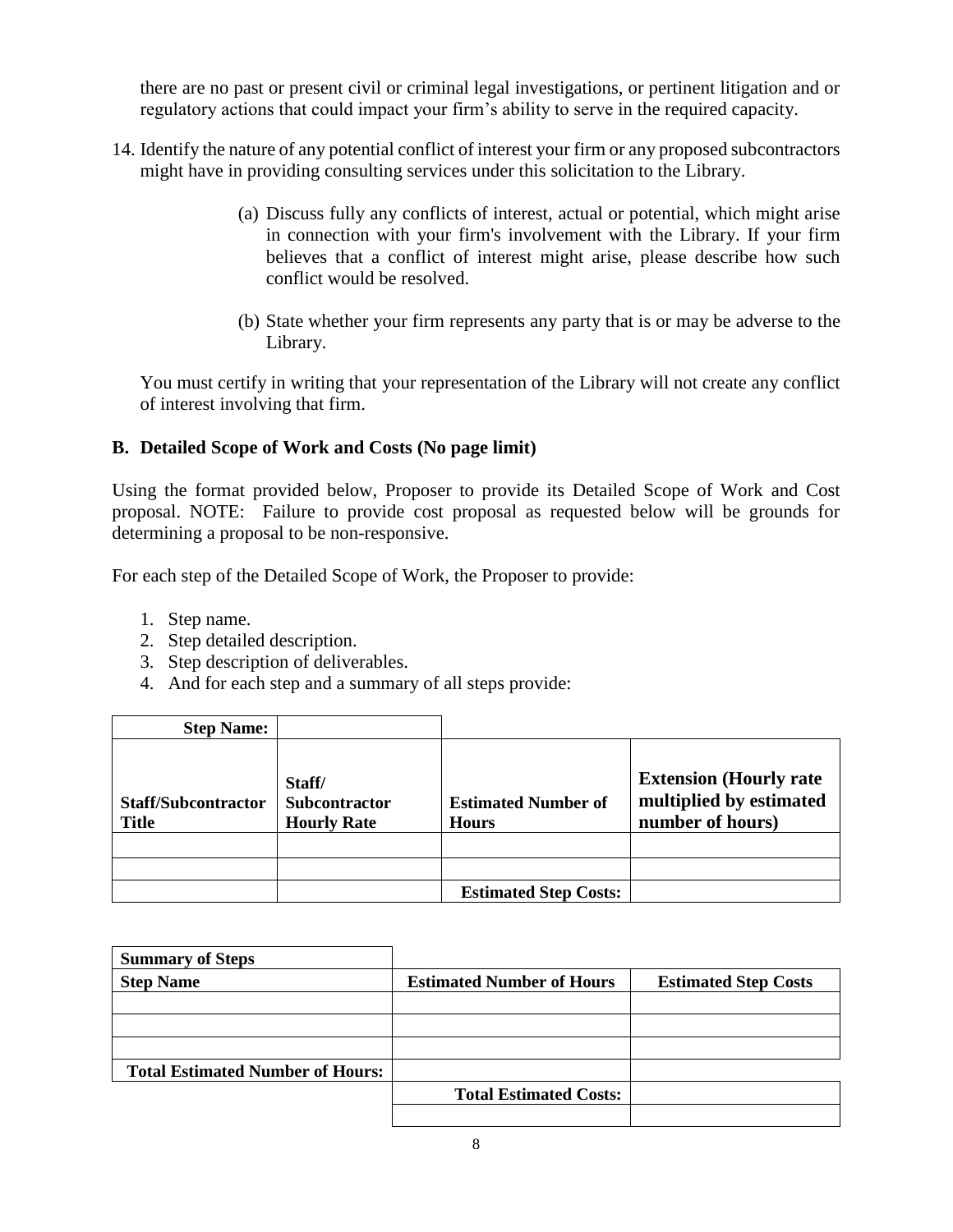#### **C. Other (No page limit)**

1. Firms must either provide a statement accepting the terms and conditions in the Library's General Terms and Conditions, Attachment 2, or must alternately identify any exceptions taken to the terms and conditions. Any supplemental contract language that a Proposer requires is considered by the Library as an exception and must be included in a Proposer's proposal. If exceptions are taken, the firm must clearly identify the language that is being taken exception to and provide the suggested alternate language for each such exception. The nature and extent of exceptions, if any, taken by the firm to the Library's terms and conditions will be a factor considered in evaluating submissions. Firms that demonstrate a willingness to accept the Library's terms and conditions will be given more favorable consideration by the Library.

At any time during the RFP process, the Library, in its sole discretion, may reject a proposal that has exceptions to the Library's terms and conditions.

- 2. Firms shall indicate in their submissions what information, if any, is proprietary and confidential. Firms are hereby advised that the Library is subject to the New York State Freedom of Information Law ("FOIL"). Material marked "Confidential and Proprietary" will be treated as such to the extent consistent with the Library's obligations under FOIL or any other applicable laws, rules or regulations, and will not otherwise be disclosed by the Library except as necessary for the evaluation of submissions.
- 3. Firms shall confirm that they will meet the insurance obligations.
- 4. Firms to complete all forms if Attachment 1 and Attachment 3- Local Law 34.

# **VII. EVALUATION AND SELECTION**

#### **A. Evaluation Criteria**

For each scope of work, a Selection Committee consisting of Library staff will evaluate the properly received proposals. This Selection Committee will make its recommendations to the Library for its determination as to its awards of a contract. For each scope of work, the Selection Committee will consider the following factors, though not necessarily listed in the order of importance, in considering submissions:

- 1. The firm's previous experience in providing the proposed services to not-for-profit corporations, library systems, and other similar clients. (20 points.)
- 2. The qualifications, expertise, prior experience, and availability of the proposed team assigned to the library, including expertise and experience pertinent to the services requested in the RFP. (15 points.)
- 3. The Library's assessment of the Proposer's Detailed Scope of Work and Steps. (25 points.)
- 4. Overall organization, completeness, and quality of proposal, including cohesiveness, conciseness, clarity of response, demonstrated understanding of the Library, and degree of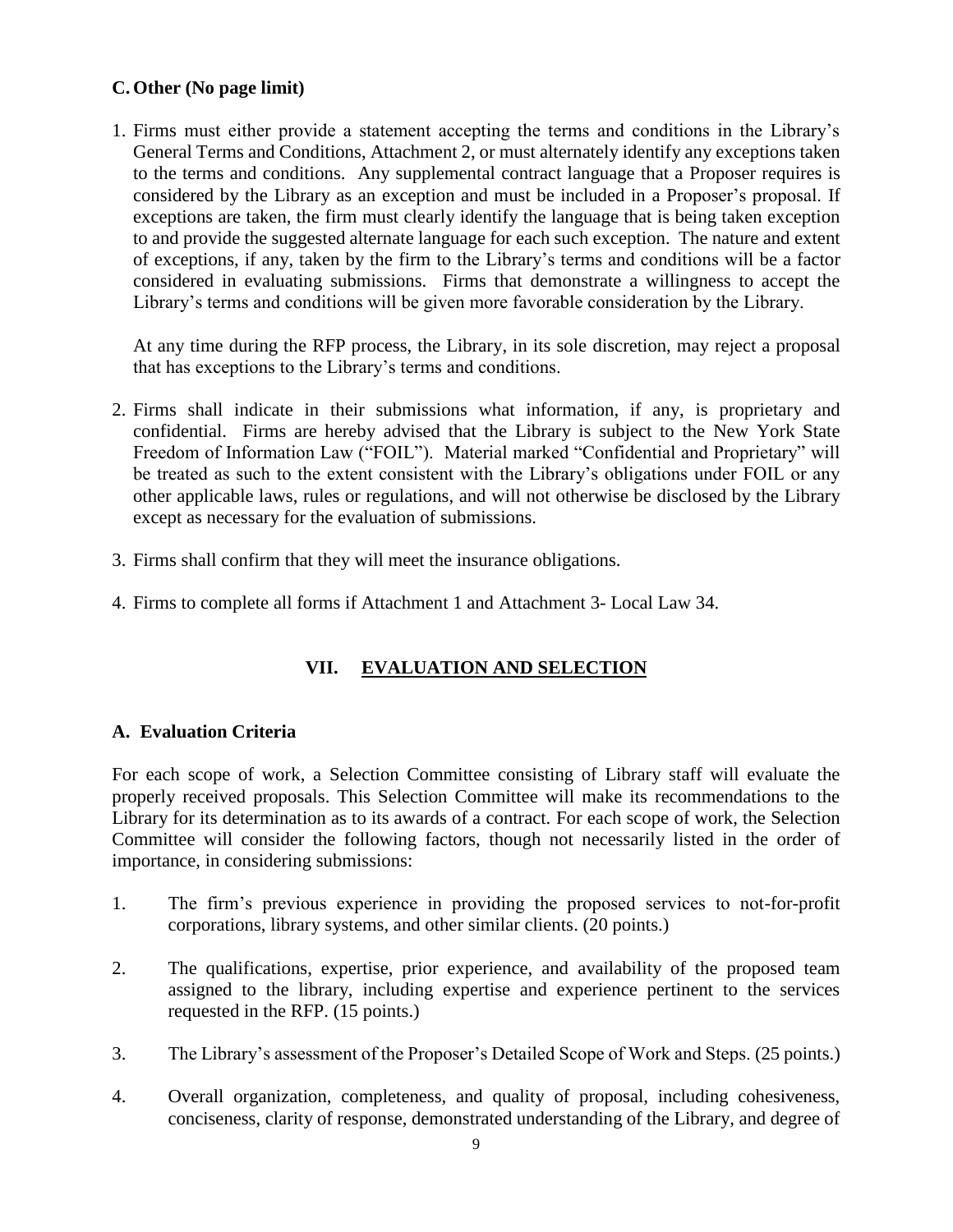acceptance of the Library's terms and conditions in the Library's Standard Consulting Agreement. (10 Points.)

- 5. The Library will assess cost proposals for firms that receive a passing evaluation for items 1 through 4 above. Such determination of a passing evaluation is at the sole discretion of the Library. (Although proposed cost will be given significant consideration in the selection process, the Library reserves the right to negotiate lower fees with any firm selected, or a different fee structure than proposed.) (30 Points.)
- 6. Interviews, if conducted. (To occur at the sole discretion of the Library- 30 Points.)

#### **B. Selection Process**

The Selection Committee will evaluate all responsive proposals based on the criteria enumerated in Section VII, as referenced above. The Selection Committee may afford firms the opportunity to clarify submissions for assuring a full understanding of their responsiveness to the solicitation.

At the sole discretion of the Library, the Selection Committee may conduct interviews of Proposers found to be most qualified to perform the services required. Proposers selected for interviews will be notified in writing regarding the interview date(s).

At the conclusion of the evaluation process, the Library anticipates awarding a contract to a responsive and responsible firm whose proposal is determined to be the highest quality and most advantageous to the Library, taking into consideration the overall quality of the submission as measured against all the evaluation criteria above.

Prior to the award of any contract(s) under this solicitation, the Library will conduct a vendor responsibility assessment and may require eligible firms to answer questions and provide additional information to supplement the information provided in the proposal, Vendor Responsibility Questionnaire or other materials to assist the Library in making such a determination. In its sole judgement, the Library may reject a proposal because of a vendor responsibility determination or other determination by the Library. The Library reserves the right to reconsider other proposals.

Proposers will be notified in writing once a proposal has been selected.

#### **VIII. PROPOSAL INSTRUCTIONS AND CONDITIONS**

#### **A. Limitations**

1. This RFP does not commit the Library to award a contract, pay any costs incurred in the preparation of a response, or procure or contract for services of any kind whatsoever. The Library reserves the right, in its sole discretion, to accept or reject any or all proposals as a result of the RFP, to negotiate with any or all firms considered, and to cancel this RFP in whole or in part. The Library reserves the right to request additional information from all Proposers.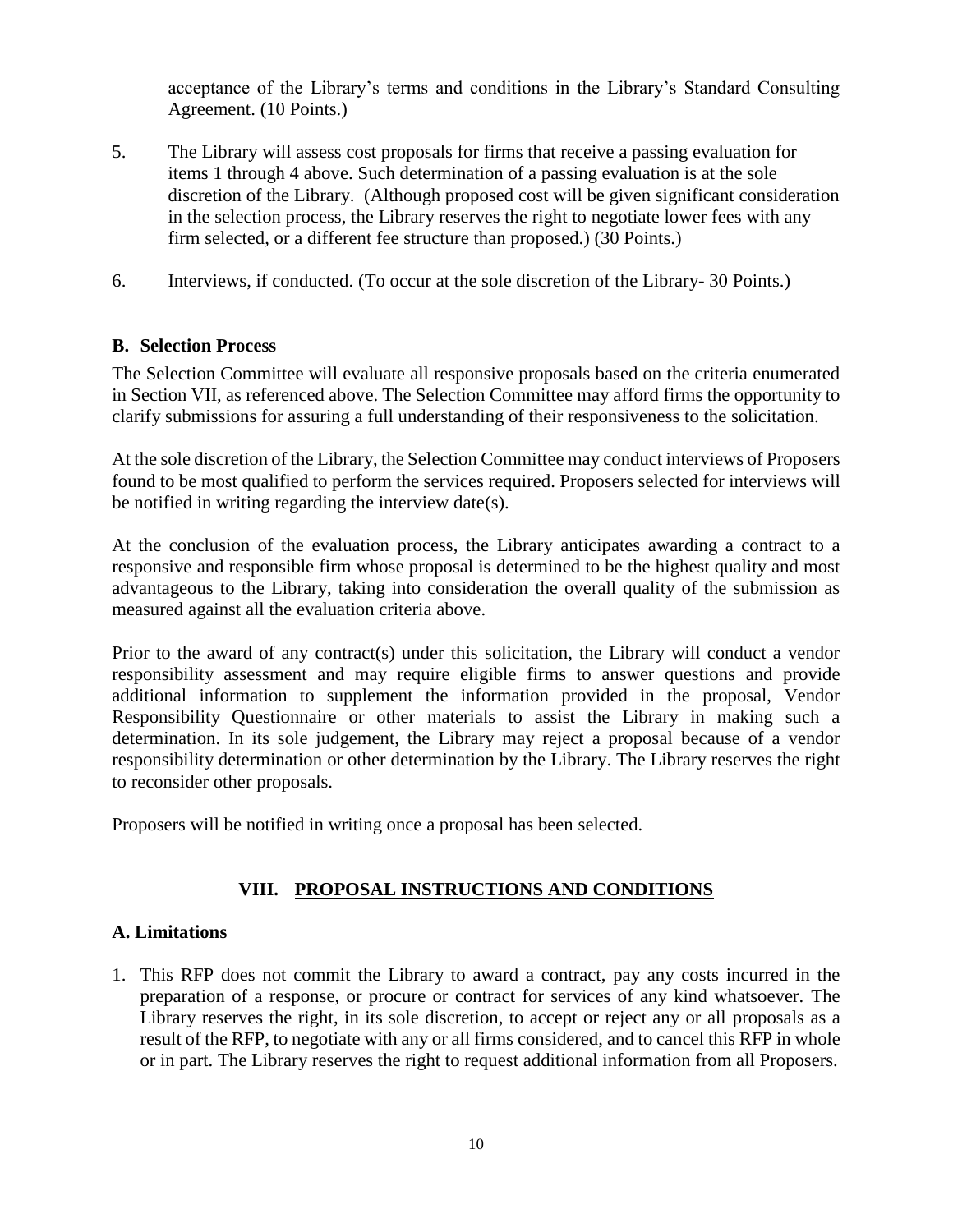- 2. Proposers may be requested to clarify the contents of their proposals. Other than to provide such information as may be required by the Library, no Proposer will be allowed to alter its proposal or to add new information after the RFP due date.
- 3. Proposers may be required to participate in negotiations and to submit any price, technical or other revisions to its proposal which may result from such negotiations.
- 4. Proposers must fully execute the forms contained in Attachment 1 and Attachment 3 and submit them with its proposal.
- 5. All material submitted in response to this RFP will become the sole property of the Library.

## **B. Proposal Submission**

- 1. Proposals must include a cover letter indicating the mailing address of the office from which the proposal was submitted, the name and email address of the individual who will represent the firm as the primary contact person for the proposal, and the telephone and facsimile numbers of the primary contact person.
- 2. Non-responsive proposals include, but are not limited to, those that:
	- (a) Do not conform to the RFP requirements and instructions;
	- (b) Are conditional; or
	- (c) Contain a material omission(s).

The Library may waive minor informalities or irregularities in a proposal that are merely a matter of form and not substance, the correction of which would not be prejudicial to other proposers.

# **C. Administrative Specifications**

- 1. All proposals must be irrevocable for one year and signed by an authorized officer of the firm.
- 2. The successful Proposer(s) must agree to provide the Library with audit access on request during the term of the contract and for 7 years thereafter.
- 3. The Library at any time and in its sole discretion, may terminate its contract with the successful proposer(s), or postpone or delay all or any part of the contract, upon written notice.
- 4. All Proposers are obligated to update any changes in their proposals prior to the proposal due date.

#### **D. Addendum, Errors and Omissions**

- 1. If a Proposer discovers any ambiguity, conflict, discrepancy, omission or other error in this RFP, it shall immediately notify William Funk, in writing, of such error and request clarification or modification to the document.
- 2. Should the Library find it necessary to modify this RFP, a notice of that modification will be made by way of an addendum that will be posted to the RFP website.